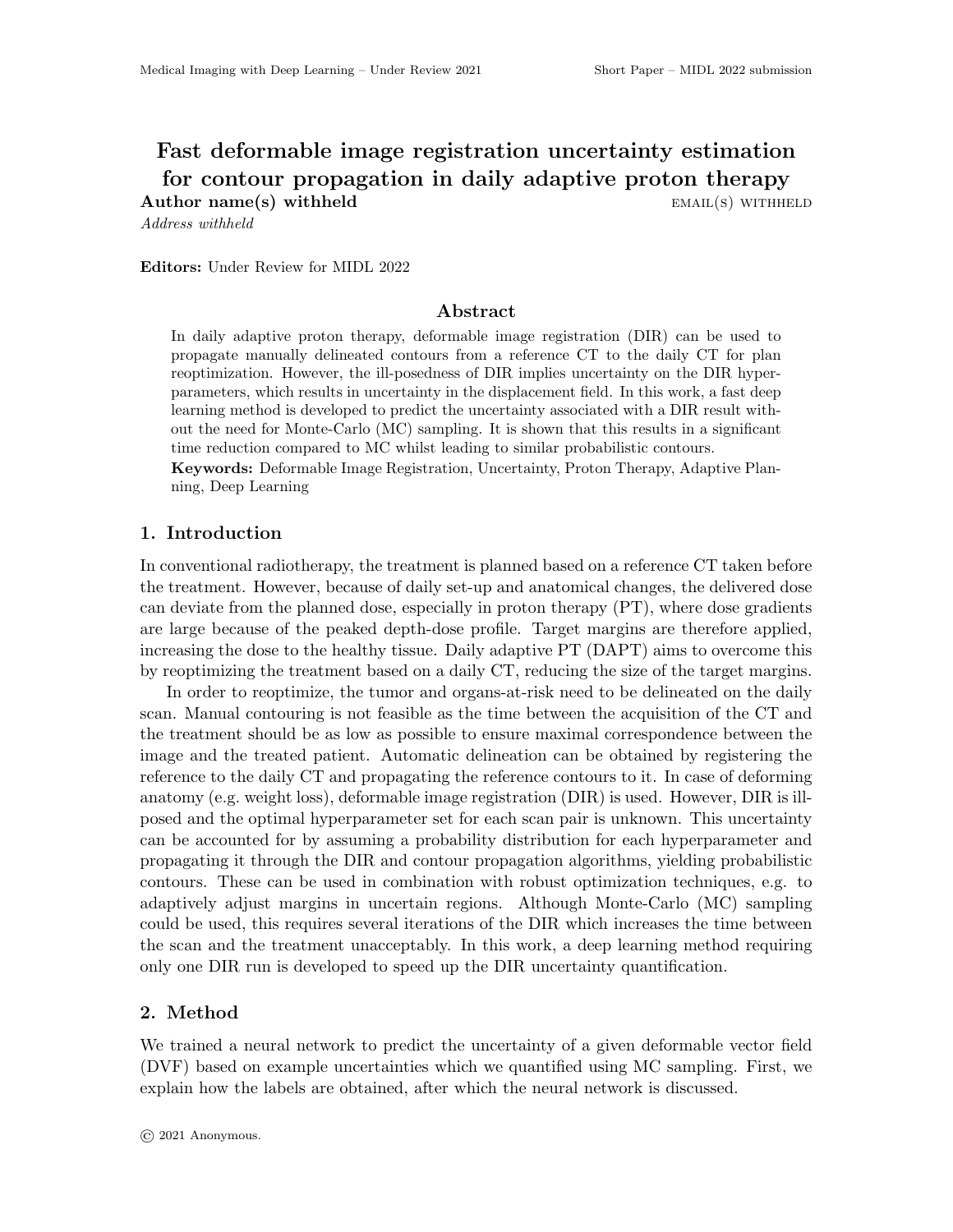#### 2.1. Label generation

We used the plastimatch b-spline algorithm for DIR, which includes two important hyperparameters: the grid spacing s, i.e. the spacing between the control points of b-splines and the regularization  $\lambda$ , which trades off the image similarity and the smoothness of the DVF. For s we assumed a uniform distribution (see further). Because  $\lambda \geq 0$ , we assumed a lognormal distribution.

To estimate the mean and variance of  $log(\lambda)$  and the bounds of s, we calculated the target registration error (TRE) on the publicly available DIRLAB 4D lung CT dataset for a range of hyperparameters (Fig. 1). The algorithm performs well for  $10^{-4} \leq \lambda \leq 10$  and  $5 \leq s \leq 50$  mm, hence the choice of probability densities as in Fig. 1. Note that these bounds are relatively wide to include hyperparameters that might be optimal for other anatomical regions or larger deformations. For 52 CT image pairs, the standard deviation  $\sigma_{MC}$  of each vector with respect to a reference DVF was estimated by running 100 DIR iterations with randomly sampled hyperparameters from their respective distributions.



Figure 1: Target registration error (TRE) on the DIRLAB database as a function of (a) the regularization  $\lambda$  and (b) grid spacing s

#### 2.2. Neural network

A 3D UNet was trained to predict the standard deviation  $\sigma$  of a DVF. The network inputs are the reference and daily CT, together with the reference DVF. The network was trained with mean absolute error over 150 epochs, with axis aligned flipping and random cropping.

#### 3. Results

The MSE on the validation and test sets is significantly lower than using linear regression (Tab. 1), which was previously used to estimate DIR uncertainty in Amstutz et al. (2021). This is likely due to the inclusion of spatial and contrast information in our method, whereas the linear regression only uses the magnitude of the deformation. Indeed, the trained network is able to spatially locate regions with high and low uncertainty (Fig. 2).

In a probabilistic contour, the value for each voxel depicts its probability of being part of the organ. It can be generated by sampling a normally distributed DVF with the reference DVF as mean and the predicted  $\sigma_p$  as  $\sigma$  and propagating the contours with each sample. We compare this to the MC approach for a representative image, both using 100 samples. First, we find that our method is a factor 60 faster (Tab. 1). Further, the probabilistic contours of both methods are similar, with a mean absolute deviation of 15% for the voxels with probabilities between 1% and 99% (Fig. 3). This difference is likely due to the assumption of a Gaussian vector field and the use of a limited number of samples.